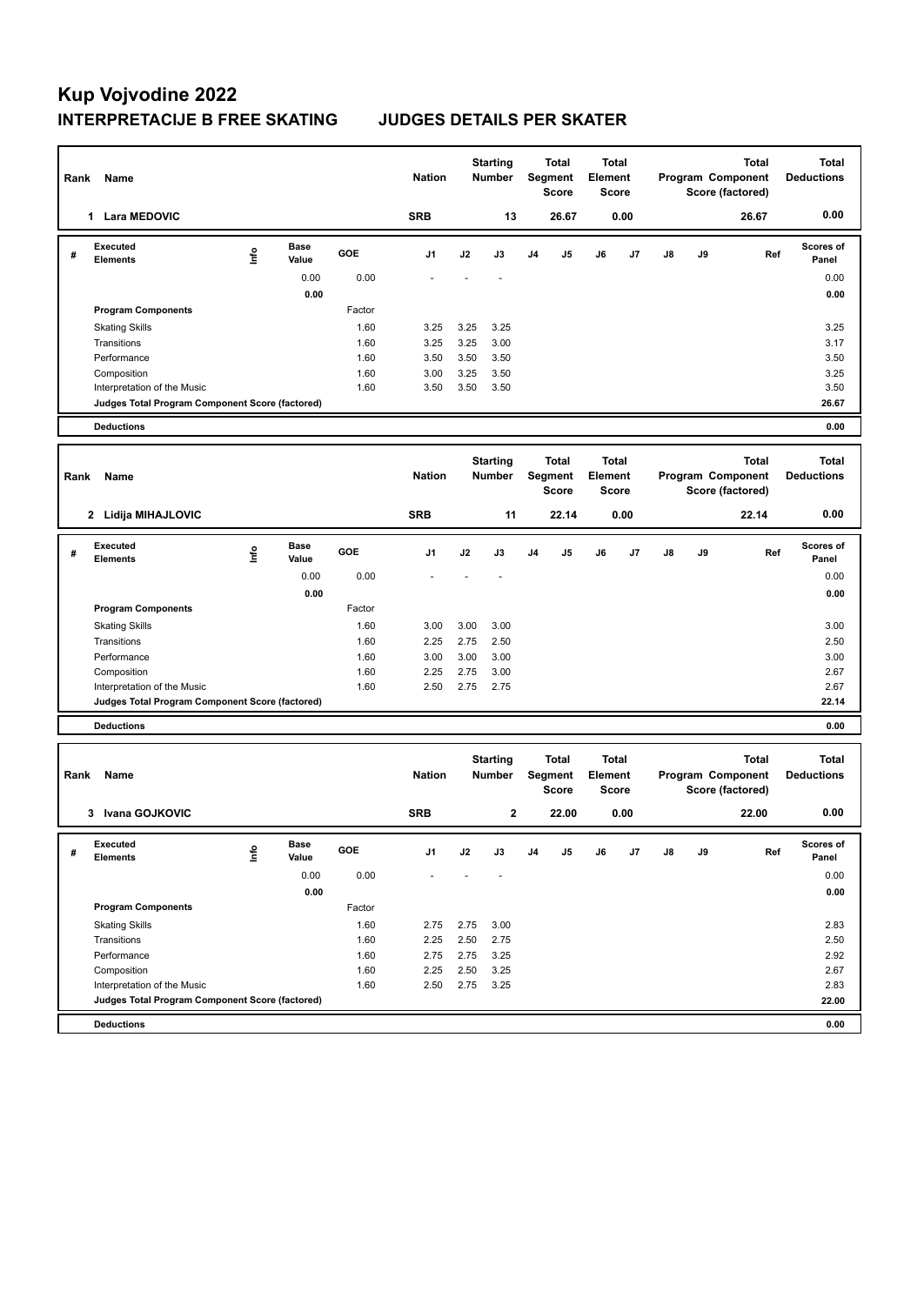| Rank | Name                                                                           |      |                      |              | <b>Nation</b> |                                  | <b>Starting</b><br>Number        |                                  | <b>Total</b><br>Segment<br>Score | <b>Total</b><br><b>Element</b>   | <b>Score</b> |                   | Total<br>Program Component<br>Score (factored) |                                                       | <b>Total</b><br><b>Deductions</b> |
|------|--------------------------------------------------------------------------------|------|----------------------|--------------|---------------|----------------------------------|----------------------------------|----------------------------------|----------------------------------|----------------------------------|--------------|-------------------|------------------------------------------------|-------------------------------------------------------|-----------------------------------|
|      | 4 Sofija JOVANOVIC                                                             |      |                      |              | <b>SRB</b>    |                                  | 3                                |                                  | 21.73                            |                                  | 0.00         |                   |                                                | 21.73                                                 | 0.00                              |
| #    | Executed<br><b>Elements</b>                                                    | ١nf٥ | <b>Base</b><br>Value | GOE          | J1            | J2                               | J3                               | J <sub>4</sub>                   | J5                               | J6                               | J7           | J8                | J9                                             | Ref                                                   | Scores of<br>Panel                |
|      |                                                                                |      | 0.00                 | 0.00         |               |                                  |                                  |                                  |                                  |                                  |              |                   |                                                |                                                       | 0.00                              |
|      |                                                                                |      | 0.00                 |              |               |                                  |                                  |                                  |                                  |                                  |              |                   |                                                |                                                       | 0.00                              |
|      | <b>Program Components</b>                                                      |      |                      | Factor       |               |                                  |                                  |                                  |                                  |                                  |              |                   |                                                |                                                       |                                   |
|      | <b>Skating Skills</b>                                                          |      |                      | 1.60         | 2.75          | 2.75                             | 3.00                             |                                  |                                  |                                  |              |                   |                                                |                                                       | 2.83                              |
|      | Transitions                                                                    |      |                      | 1.60         | 2.50          | 2.50                             | 2.50                             |                                  |                                  |                                  |              |                   |                                                |                                                       | 2.50                              |
|      | Performance                                                                    |      |                      | 1.60         | 3.00          | 2.75                             | 2.75                             |                                  |                                  |                                  |              |                   |                                                |                                                       | 2.83                              |
|      | Composition<br>Interpretation of the Music                                     |      |                      | 1.60<br>1.60 | 2.00<br>3.00  | 2.75<br>3.00                     | 2.75<br>2.75                     |                                  |                                  |                                  |              |                   |                                                |                                                       | 2.50<br>2.92                      |
|      | Judges Total Program Component Score (factored)                                |      |                      |              |               |                                  |                                  |                                  |                                  |                                  |              |                   |                                                |                                                       | 21.73                             |
|      | <b>Deductions</b>                                                              |      |                      |              |               |                                  |                                  |                                  |                                  |                                  |              |                   |                                                |                                                       | 0.00                              |
|      |                                                                                |      |                      |              |               |                                  |                                  |                                  |                                  |                                  |              |                   |                                                |                                                       |                                   |
| Rank | Name                                                                           |      |                      |              | <b>Nation</b> | <b>Starting</b><br><b>Number</b> |                                  | <b>Total</b><br>Segment<br>Score |                                  | <b>Total</b><br>Element<br>Score |              | Program Component | <b>Total</b><br><b>Deductions</b>              |                                                       |                                   |
|      | 5 Katarina PRIBIC                                                              |      |                      |              | <b>SRB</b>    |                                  | 4                                |                                  | 20.81                            |                                  | 0.00         |                   |                                                | 20.81                                                 | 0.00                              |
| #    | <b>Executed</b><br><b>Elements</b>                                             | lnfo | <b>Base</b><br>Value | GOE          | J1            | J2                               | J3                               | J <sub>4</sub>                   | J5                               | J6                               | J7           | J8                | J9                                             | Ref                                                   | Scores of<br>Panel                |
|      |                                                                                |      | 0.00                 | 0.00         |               |                                  |                                  |                                  |                                  |                                  |              |                   |                                                |                                                       | 0.00                              |
|      |                                                                                |      | 0.00                 |              |               |                                  |                                  |                                  |                                  |                                  |              |                   |                                                |                                                       | 0.00                              |
|      | <b>Program Components</b>                                                      |      |                      | Factor       |               |                                  |                                  |                                  |                                  |                                  |              |                   |                                                |                                                       |                                   |
|      | <b>Skating Skills</b>                                                          |      |                      | 1.60         | 2.50          | 2.50                             | 3.00                             |                                  |                                  |                                  |              |                   |                                                |                                                       | 2.67                              |
|      | Transitions                                                                    |      |                      | 1.60         | 2.25          | 2.25                             | 2.75                             |                                  |                                  |                                  |              |                   |                                                |                                                       | 2.42                              |
|      | Performance                                                                    |      |                      | 1.60         | 2.50          | 2.50                             | 3.00                             |                                  |                                  |                                  |              |                   |                                                |                                                       | 2.67                              |
|      | Composition                                                                    |      |                      | 1.60<br>1.60 | 2.00<br>2.50  | 2.50<br>2.50                     | 3.00<br>3.25                     |                                  |                                  |                                  |              |                   |                                                |                                                       | 2.50<br>2.75                      |
|      | Interpretation of the Music<br>Judges Total Program Component Score (factored) |      |                      |              |               |                                  |                                  |                                  |                                  |                                  |              |                   |                                                |                                                       | 20.81                             |
|      |                                                                                |      |                      |              |               |                                  |                                  |                                  |                                  |                                  |              |                   |                                                |                                                       |                                   |
|      | <b>Deductions</b>                                                              |      |                      |              |               |                                  |                                  |                                  |                                  |                                  |              |                   |                                                |                                                       | 0.00                              |
| Rank | Name                                                                           |      |                      |              | <b>Nation</b> |                                  | <b>Starting</b><br><b>Number</b> |                                  | <b>Total</b><br>Segment<br>Score | <b>Total</b><br>Element          | Score        |                   |                                                | <b>Total</b><br>Program Component<br>Score (factored) | <b>Total</b><br><b>Deductions</b> |
|      | 6 Laura MAKSIMOVIC                                                             |      |                      |              | <b>SRB</b>    |                                  | 9                                |                                  | 20.27                            |                                  | 0.00         |                   |                                                | 20.27                                                 | 0.00                              |
| #    | Executed<br><b>Elements</b>                                                    | ١nf٥ | Base<br>Value        | GOE          | J1            | J2                               | J3                               | J <sub>4</sub>                   | J5                               | J6                               | J7           | J8                | J9                                             | Ref                                                   | <b>Scores of</b><br>Panel         |
|      |                                                                                |      | 0.00                 | 0.00         |               |                                  |                                  |                                  |                                  |                                  |              |                   |                                                |                                                       | 0.00                              |
|      |                                                                                |      | 0.00                 |              |               |                                  |                                  |                                  |                                  |                                  |              |                   |                                                |                                                       | 0.00                              |
|      | <b>Program Components</b>                                                      |      |                      | Factor       |               |                                  |                                  |                                  |                                  |                                  |              |                   |                                                |                                                       |                                   |
|      | <b>Skating Skills</b>                                                          |      |                      | 1.60         | 2.50          | 2.75                             | 2.75                             |                                  |                                  |                                  |              |                   |                                                |                                                       | 2.67                              |
|      | Transitions                                                                    |      |                      | 1.60         | 2.25          | 2.50                             | 2.25                             |                                  |                                  |                                  |              |                   |                                                |                                                       | 2.33                              |
|      | Performance                                                                    |      |                      | 1.60         | 3.00          | 2.50                             | 2.25                             |                                  |                                  |                                  |              |                   |                                                |                                                       | 2.58                              |
|      | Composition<br>Interpretation of the Music                                     |      |                      | 1.60<br>1.60 | 2.25<br>2.75  | 2.50<br>2.75                     | 2.50<br>2.50                     |                                  |                                  |                                  |              |                   |                                                |                                                       | 2.42<br>2.67                      |
|      | Judges Total Program Component Score (factored)                                |      |                      |              |               |                                  |                                  |                                  |                                  |                                  |              |                   |                                                |                                                       | 20.27                             |
|      |                                                                                |      |                      |              |               |                                  |                                  |                                  |                                  |                                  |              |                   |                                                |                                                       |                                   |
|      | <b>Deductions</b>                                                              |      |                      |              |               |                                  |                                  |                                  |                                  |                                  |              |                   |                                                |                                                       | 0.00                              |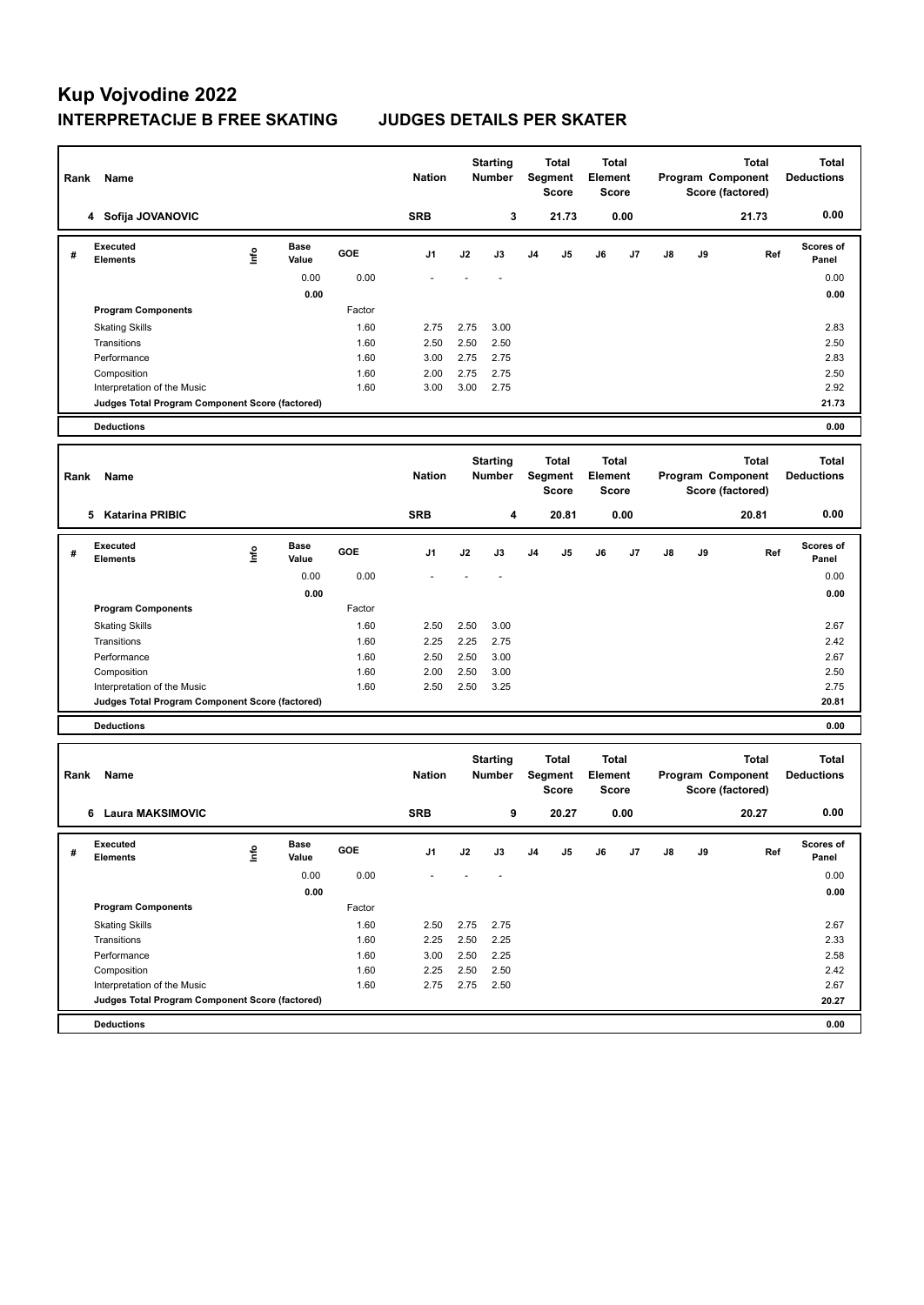| Rank | Name                                            |                                  |                      |            | <b>Nation</b> |      | <b>Starting</b><br><b>Number</b> |                | Total<br>Segment<br><b>Score</b>        | <b>Total</b><br>Element | Score        |    |    | <b>Total</b><br>Program Component<br>Score (factored) | <b>Total</b><br><b>Deductions</b> |
|------|-------------------------------------------------|----------------------------------|----------------------|------------|---------------|------|----------------------------------|----------------|-----------------------------------------|-------------------------|--------------|----|----|-------------------------------------------------------|-----------------------------------|
|      | 7 Ena PETROV                                    |                                  |                      |            | <b>SRB</b>    |      | 14                               |                | 19.53                                   |                         | 0.00         |    |    | 20.53                                                 | $-1.00$                           |
| #    | Executed<br><b>Elements</b>                     | lnfo                             | <b>Base</b><br>Value | <b>GOE</b> | J1            | J2   | J3                               | J <sub>4</sub> | J5                                      | J6                      | J7           | J8 | J9 | Ref                                                   | Scores of<br>Panel                |
|      |                                                 |                                  | 0.00                 | 0.00       |               |      |                                  |                |                                         |                         |              |    |    |                                                       | 0.00                              |
|      |                                                 |                                  | 0.00                 |            |               |      |                                  |                |                                         |                         |              |    |    |                                                       | 0.00                              |
|      | <b>Program Components</b>                       |                                  |                      | Factor     |               |      |                                  |                |                                         |                         |              |    |    |                                                       |                                   |
|      | <b>Skating Skills</b>                           |                                  |                      | 1.60       | 2.50          | 2.50 | 3.00                             |                |                                         |                         |              |    |    |                                                       | 2.67                              |
|      | Transitions                                     |                                  |                      | 1.60       | 2.25          | 2.25 | 2.50                             |                |                                         |                         |              |    |    |                                                       | 2.33                              |
|      | Performance                                     |                                  |                      | 1.60       | 2.50          | 2.50 | 2.75                             |                |                                         |                         |              |    |    |                                                       | 2.58                              |
|      | Composition                                     |                                  |                      | 1.60       | 2.50          | 2.25 | 3.00                             |                |                                         |                         |              |    |    |                                                       | 2.58                              |
|      | Interpretation of the Music                     |                                  |                      | 1.60       | 2.50          | 2.50 | 3.00                             |                |                                         |                         |              |    |    |                                                       | 2.67                              |
|      | Judges Total Program Component Score (factored) |                                  |                      |            |               |      |                                  |                |                                         |                         |              |    |    |                                                       | 20.53                             |
|      | <b>Deductions</b>                               |                                  | Falls:               | $-1.00$    |               |      |                                  |                |                                         |                         |              |    |    |                                                       | $-1.00$                           |
| Rank | Name                                            |                                  |                      |            | <b>Nation</b> |      | <b>Starting</b><br><b>Number</b> |                | Total<br>Segment<br><b>Score</b>        | <b>Total</b><br>Element | <b>Score</b> |    |    | <b>Total</b><br>Program Component<br>Score (factored) | <b>Total</b><br><b>Deductions</b> |
|      | 8 Ana PANASIUK                                  |                                  |                      |            | <b>SRB</b>    |      | $\overline{7}$                   |                | 19.47                                   |                         | 0.00         |    |    | 19.47                                                 | 0.00                              |
| #    | <b>Executed</b><br><b>Elements</b>              | ١mfo                             | <b>Base</b><br>Value | <b>GOE</b> | J1            | J2   | J3                               | J <sub>4</sub> | J5                                      | J6                      | J7           | J8 | J9 | Ref                                                   | Scores of<br>Panel                |
|      |                                                 |                                  | 0.00                 | 0.00       |               |      |                                  |                |                                         |                         |              |    |    |                                                       | 0.00                              |
|      |                                                 |                                  | 0.00                 |            |               |      |                                  |                |                                         |                         |              |    |    |                                                       | 0.00                              |
|      | <b>Program Components</b>                       |                                  |                      | Factor     |               |      |                                  |                |                                         |                         |              |    |    |                                                       |                                   |
|      | <b>Skating Skills</b>                           |                                  |                      | 1.60       | 2.50          | 2.50 | 2.75                             |                |                                         |                         |              |    |    |                                                       | 2.58                              |
|      | Transitions                                     |                                  |                      | 1.60       | 2.00          | 2.25 | 2.25                             |                |                                         |                         |              |    |    |                                                       | 2.17                              |
|      | Performance                                     |                                  |                      | 1.60       | 2.50          | 2.50 | 2.50                             |                |                                         |                         |              |    |    |                                                       | 2.50                              |
|      | Composition                                     |                                  |                      | 1.60       | 2.25          | 2.50 | 2.50                             |                |                                         |                         |              |    |    |                                                       | 2.42                              |
|      | Interpretation of the Music                     |                                  |                      | 1.60       | 2.50          | 2.50 | 2.50                             |                |                                         |                         |              |    |    |                                                       | 2.50                              |
|      | Judges Total Program Component Score (factored) |                                  |                      |            |               |      |                                  |                |                                         |                         |              |    |    |                                                       | 19.47                             |
|      | <b>Deductions</b>                               |                                  |                      |            |               |      |                                  |                |                                         |                         |              |    |    |                                                       | 0.00                              |
| Rank | Name                                            |                                  |                      |            | <b>Nation</b> |      | <b>Starting</b><br>Number        |                | <b>Total</b><br>Segment<br><b>Score</b> | <b>Total</b><br>Element | Score        |    |    | <b>Total</b><br>Program Component<br>Score (factored) | <b>Total</b><br><b>Deductions</b> |
|      | <b>Nada KOLESAR</b><br>9                        |                                  |                      |            | <b>SRB</b>    |      | 1                                |                | 18.67                                   |                         | 0.00         |    |    | 18.67                                                 | 0.00                              |
| #    | Executed<br><b>Elements</b>                     | $\mathop{\mathsf{Int}}\nolimits$ | Base<br>Value        | GOE        | J1            | J2   | J3                               | J4             | J5                                      | J6                      | J7           | J8 | J9 | Ref                                                   | Scores of<br>Panel                |
|      |                                                 |                                  | 0.00                 | 0.00       |               |      |                                  |                |                                         |                         |              |    |    |                                                       | 0.00                              |
|      |                                                 |                                  | 0.00                 |            |               |      |                                  |                |                                         |                         |              |    |    |                                                       | 0.00                              |
|      | <b>Program Components</b>                       |                                  |                      | Factor     |               |      |                                  |                |                                         |                         |              |    |    |                                                       |                                   |
|      | <b>Skating Skills</b>                           |                                  |                      | 1.60       | 2.50          | 2.25 | 2.50                             |                |                                         |                         |              |    |    |                                                       | 2.42                              |
|      | Transitions                                     |                                  |                      | 1.60       | 2.00          | 2.00 | 2.25                             |                |                                         |                         |              |    |    |                                                       | 2.08                              |
|      | Performance                                     |                                  |                      | 1.60       | 2.50          | 2.50 | 2.50                             |                |                                         |                         |              |    |    |                                                       | 2.50                              |
|      | Composition                                     |                                  |                      | 1.60       | 2.00          | 2.25 | 2.50                             |                |                                         |                         |              |    |    |                                                       | 2.25                              |
|      | Interpretation of the Music                     |                                  |                      | 1.60       | 2.25          | 2.50 | 2.50                             |                |                                         |                         |              |    |    |                                                       | 2.42                              |
|      | Judges Total Program Component Score (factored) |                                  |                      |            |               |      |                                  |                |                                         |                         |              |    |    |                                                       | 18.67                             |
|      | <b>Deductions</b>                               |                                  |                      |            |               |      |                                  |                |                                         |                         |              |    |    |                                                       | 0.00                              |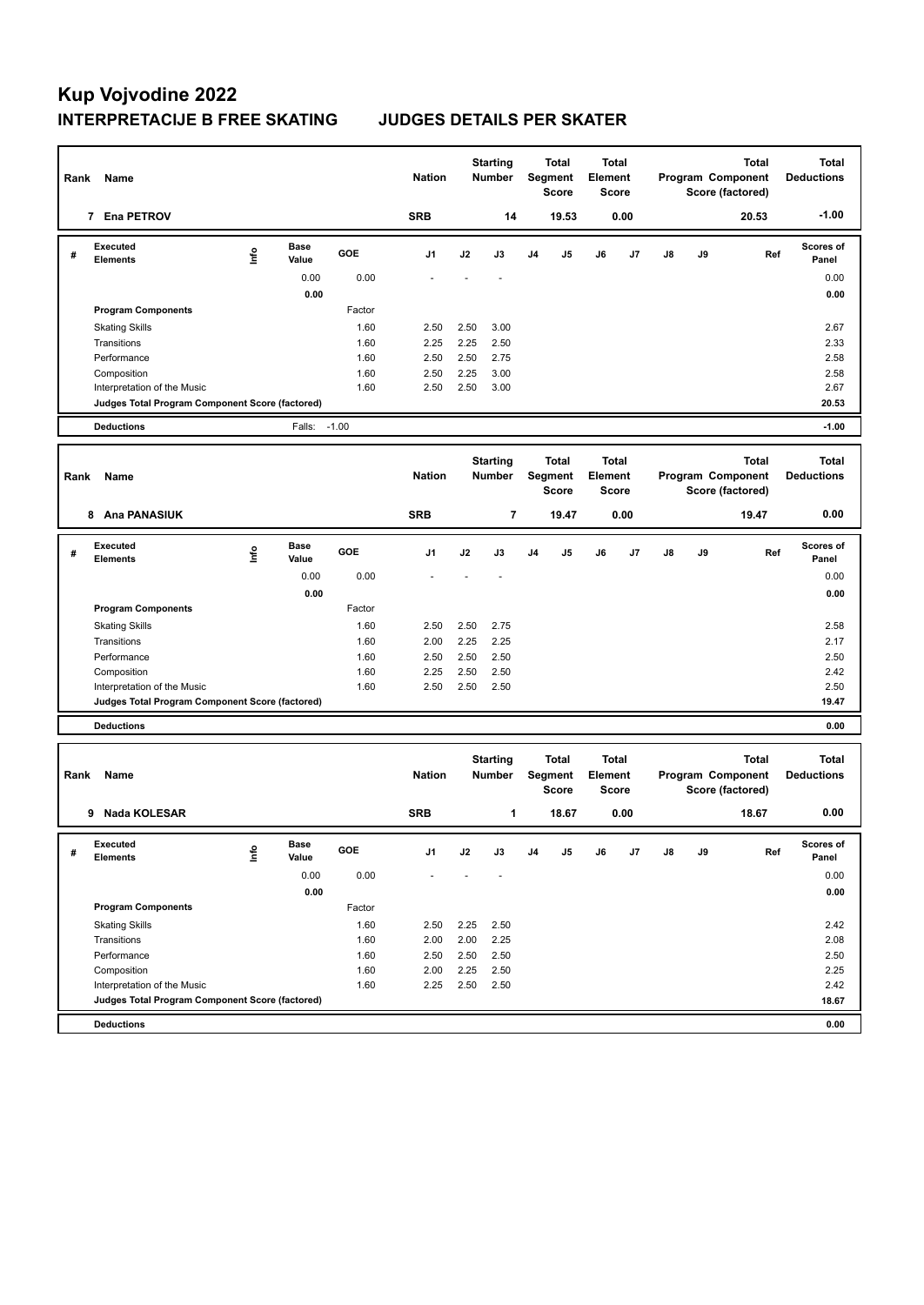| Rank | Name                                                                           |                           |                      |              | <b>Nation</b> |              | <b>Starting</b><br><b>Number</b> | <b>Total</b><br>Segment<br>Score |                                  | <b>Total</b><br>Element<br>Score        |                       |                                       | <b>Total</b><br>Program Component<br>Score (factored) |                                                       | <b>Total</b><br><b>Deductions</b> |
|------|--------------------------------------------------------------------------------|---------------------------|----------------------|--------------|---------------|--------------|----------------------------------|----------------------------------|----------------------------------|-----------------------------------------|-----------------------|---------------------------------------|-------------------------------------------------------|-------------------------------------------------------|-----------------------------------|
|      | 10 Jovana SEKULIC                                                              |                           |                      |              | <b>SRB</b>    |              | 10                               |                                  | 18.66                            |                                         | 0.00                  |                                       |                                                       | 18.66                                                 | 0.00                              |
| #    | <b>Executed</b><br><b>Elements</b>                                             | lnfo                      | Base<br>Value        | GOE          | J1            | J2           | J3                               | J <sub>4</sub>                   | J5                               | J6                                      | J7                    | J8                                    | J9                                                    | Ref                                                   | <b>Scores of</b><br>Panel         |
|      |                                                                                |                           | 0.00<br>0.00         | 0.00         |               |              |                                  |                                  |                                  |                                         |                       |                                       |                                                       |                                                       | 0.00                              |
|      | <b>Program Components</b>                                                      |                           |                      | Factor       |               |              |                                  |                                  |                                  |                                         |                       |                                       |                                                       |                                                       | 0.00                              |
|      | <b>Skating Skills</b>                                                          |                           |                      | 1.60         | 2.25          | 2.25         | 2.50                             |                                  |                                  |                                         |                       |                                       |                                                       |                                                       | 2.33                              |
|      | Transitions                                                                    |                           |                      | 1.60         | 2.50          | 2.00         | 2.50                             |                                  |                                  |                                         |                       |                                       |                                                       |                                                       | 2.33                              |
|      | Performance                                                                    |                           |                      | 1.60         | 2.50          | 2.00         | 2.75                             |                                  |                                  |                                         |                       |                                       |                                                       |                                                       | 2.42                              |
|      | Composition                                                                    |                           |                      | 1.60         | 2.25          | 2.00         | 2.75                             |                                  |                                  |                                         |                       |                                       |                                                       |                                                       | 2.33                              |
|      | Interpretation of the Music<br>Judges Total Program Component Score (factored) |                           |                      | 1.60         | 2.00          | 2.25         | 2.50                             |                                  |                                  |                                         |                       |                                       |                                                       |                                                       | 2.25<br>18.66                     |
|      | <b>Deductions</b>                                                              |                           |                      |              |               |              |                                  |                                  |                                  |                                         |                       |                                       |                                                       |                                                       | 0.00                              |
|      |                                                                                |                           |                      |              |               |              |                                  |                                  |                                  |                                         |                       |                                       |                                                       |                                                       |                                   |
| Rank | Name                                                                           |                           |                      |              | <b>Nation</b> |              | <b>Starting</b><br><b>Number</b> |                                  | <b>Total</b><br>Segment<br>Score | Element                                 | <b>Total</b><br>Score |                                       |                                                       | <b>Total</b><br>Program Component<br>Score (factored) | <b>Total</b><br><b>Deductions</b> |
|      |                                                                                | 11 Aleksandra ZABAZARNYKH |                      |              |               |              | 5                                |                                  | 18.39                            |                                         | 0.00                  |                                       |                                                       | 18.39                                                 | 0.00                              |
| #    | <b>Executed</b><br>Elements                                                    | lnfo                      | <b>Base</b><br>Value | GOE          | J1            | J2           | J3                               | J <sub>4</sub>                   | J5                               | J6                                      | J7                    | J8                                    | J9                                                    | Ref                                                   | Scores of<br>Panel                |
|      |                                                                                |                           | 0.00                 | 0.00         |               |              |                                  |                                  |                                  |                                         |                       |                                       |                                                       |                                                       | 0.00                              |
|      |                                                                                |                           | 0.00                 |              |               |              |                                  |                                  |                                  |                                         |                       |                                       |                                                       |                                                       | 0.00                              |
|      | <b>Program Components</b>                                                      |                           |                      | Factor       |               |              |                                  |                                  |                                  |                                         |                       |                                       |                                                       |                                                       |                                   |
|      | <b>Skating Skills</b><br>Transitions                                           |                           |                      | 1.60<br>1.60 | 2.25<br>2.50  | 2.25<br>2.25 | 2.25<br>2.25                     |                                  |                                  |                                         |                       |                                       |                                                       |                                                       | 2.25<br>2.33                      |
|      | Performance                                                                    |                           |                      | 1.60         | 2.25          | 2.50         | 2.25                             |                                  |                                  |                                         |                       |                                       |                                                       |                                                       | 2.33                              |
|      | Composition                                                                    |                           |                      | 1.60         | 2.25          | 2.25         | 2.50                             |                                  |                                  |                                         |                       |                                       |                                                       |                                                       | 2.33                              |
|      | Interpretation of the Music                                                    |                           |                      | 1.60         | 2.00          | 2.25         | 2.50                             |                                  |                                  |                                         |                       |                                       |                                                       |                                                       | 2.25                              |
|      | Judges Total Program Component Score (factored)                                |                           |                      |              |               |              |                                  |                                  |                                  |                                         |                       |                                       |                                                       |                                                       | 18.39                             |
|      | <b>Deductions</b>                                                              |                           |                      |              |               |              |                                  |                                  |                                  |                                         |                       |                                       |                                                       |                                                       | 0.00                              |
| Rank | Name                                                                           |                           |                      |              | <b>Nation</b> |              | <b>Starting</b><br><b>Number</b> | <b>Total</b><br>Segment<br>Score |                                  | <b>Total</b><br>Element<br><b>Score</b> |                       | Program Component<br>Score (factored) |                                                       | <b>Total</b>                                          | <b>Total</b><br><b>Deductions</b> |
|      | 12 Teodora ZLATKOVIC                                                           |                           |                      |              | <b>SRB</b>    |              | 12                               |                                  | 18.12                            |                                         | 0.00                  |                                       |                                                       | 18.12                                                 | 0.00                              |
| #    | Executed<br><b>Elements</b>                                                    | lnfo                      | вase<br>Value        | GOE          | J1            | J2           | J3                               | J4                               | J5                               | J6                                      | J7                    | J8                                    | J9                                                    | Ref                                                   | <b>Scores or</b><br>Panel         |
|      |                                                                                |                           | 0.00<br>0.00         | 0.00         |               |              |                                  |                                  |                                  |                                         |                       |                                       |                                                       |                                                       | 0.00                              |
|      | <b>Program Components</b>                                                      |                           |                      | Factor       |               |              |                                  |                                  |                                  |                                         |                       |                                       |                                                       |                                                       | 0.00                              |
|      | <b>Skating Skills</b>                                                          |                           |                      | 1.60         | 1.75          | 1.75         | 2.00                             |                                  |                                  |                                         |                       |                                       |                                                       |                                                       | 1.83                              |
|      | Transitions                                                                    |                           |                      | 1.60         | 2.25          | 2.00         | 2.00                             |                                  |                                  |                                         |                       |                                       |                                                       |                                                       | 2.08                              |
|      | Performance                                                                    |                           |                      | 1.60         | 3.00          | 2.50         | 2.25                             |                                  |                                  |                                         |                       |                                       |                                                       |                                                       | 2.58                              |
|      | Composition                                                                    |                           |                      | 1.60         | 2.50          | 2.25         | 2.25                             |                                  |                                  |                                         |                       |                                       |                                                       |                                                       | 2.33                              |
|      | Interpretation of the Music                                                    |                           |                      | 1.60         | 2.75          | 2.50         | 2.25                             |                                  |                                  |                                         |                       |                                       |                                                       |                                                       | 2.50                              |
|      | Judges Total Program Component Score (factored)                                |                           |                      |              |               |              |                                  |                                  |                                  |                                         |                       |                                       |                                                       |                                                       | 18.12                             |
|      | <b>Deductions</b>                                                              |                           |                      |              |               |              |                                  |                                  |                                  |                                         |                       |                                       |                                                       |                                                       | 0.00                              |